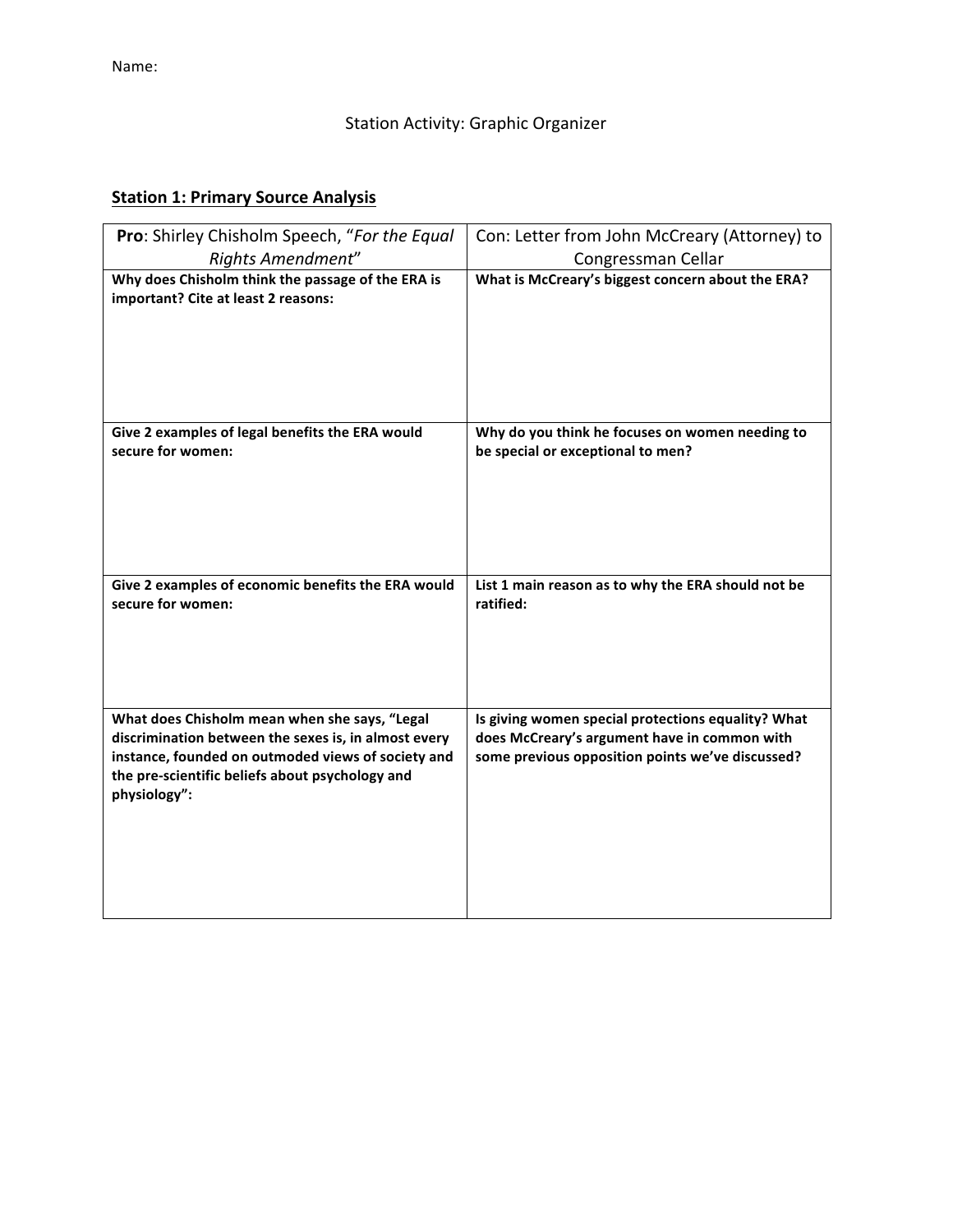Name:

#### **Station 2: Political Cartoon Analysis**

Political Cartoon 1: Gender Roles Cartoon, 1982

- 1. What is the husband complaining about in the cartoon?
- 2. What fear about the ERA is this cartoon appealing to? What will women become if an amendment like this is passed?

Political Cartoon 2: National Women's Party, 1923

- 1. How does this cartoon represent women? What is their primary role during this time?
- 2. What criticism of that role is the NWP trying to provide?

Political Cartoon 3: ERA: Trojan Horse of Abominations

- 1. What does the cartoonist mean when he calls the ERA a Trojan Horse?
- 2. What fear tactic is the cartoon utilizing? What will happen if the ERA is passed?